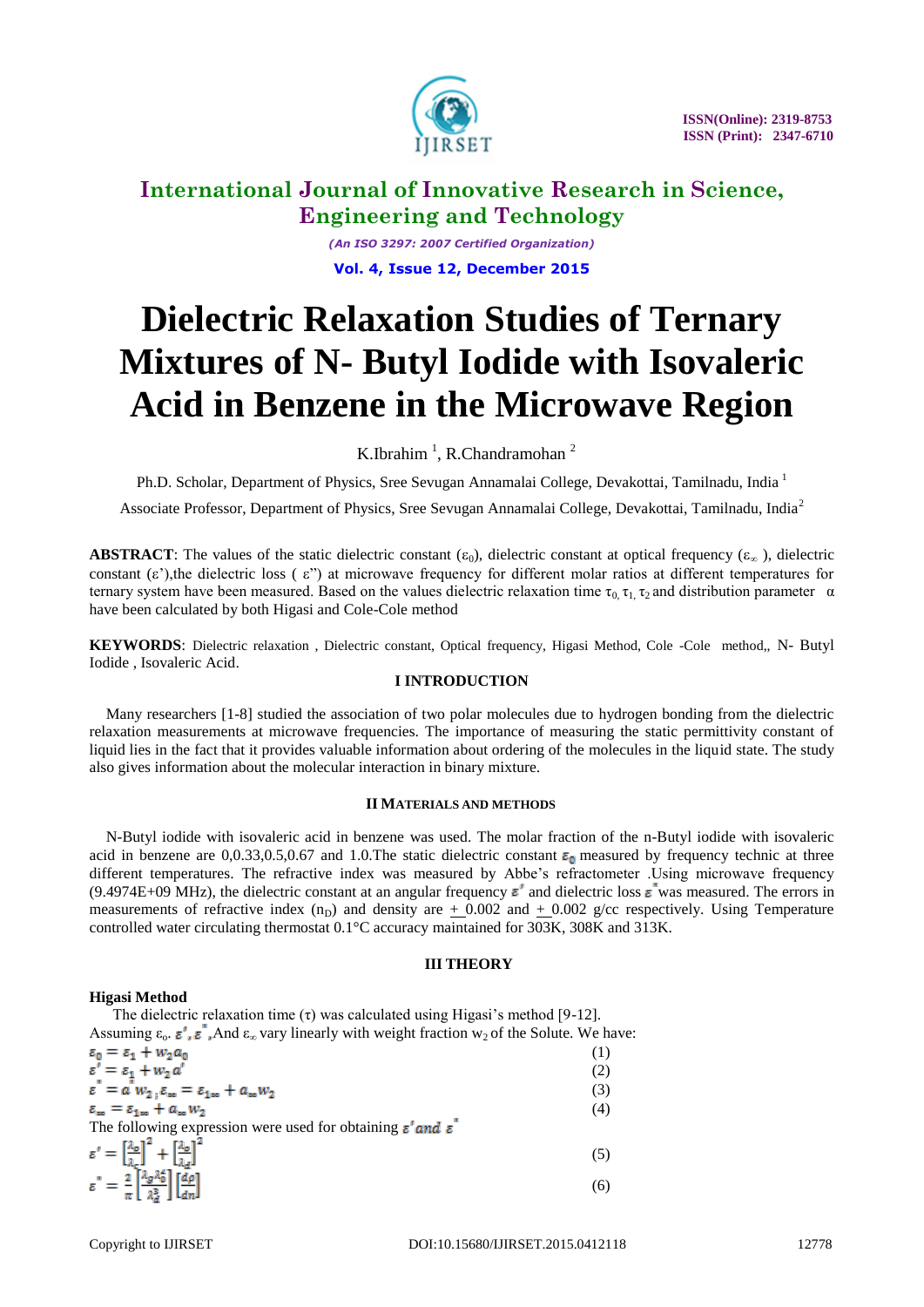

*(An ISO 3297: 2007 Certified Organization)*

#### **Vol. 4, Issue 12, December 2015**

Where  $\lambda_d$  is the wavelength in the dielectric medium,  $\lambda_g$  the wave guide wavelength,  $\lambda_o$  the free space wavelength,  $\lambda_c$ the cut off wavelength and  $1/\rho$  is the standing wave ratio obtained by using a short circuited movable plunger.

The uncertainties in the measurement of  $\varepsilon'$  and  $\varepsilon''$  are 1% and 5% respectively.

 The relaxation time for various solutions was also obtained in term of two De Bye relaxation mechanisms with the help of the following Equations for dilute solution of weight fraction  $w_2$ 

| $\tau_1 = \frac{\overline{\omega[a'-a_{\infty}]} }{\omega[a'-a_{\infty}]}$<br>$\tau_2 = \frac{a_0 - a'}{a_0 - a}$ | (8) |
|-------------------------------------------------------------------------------------------------------------------|-----|
| $\tau_0=\frac{1}{\omega}\Big[\frac{A^2+B^2}{c^2}\Big]^{\overline{2(1-\alpha)}}$                                   | (9) |

Where  
\n
$$
A = a^{*}(a_{0} - a_{\infty})
$$
\n
$$
B = (a_{0} - a')(a' - a_{\infty}) - a^{*2}
$$
\n
$$
C = (a' - a_{\infty})^{2} + a^{*2}
$$

Where  $\tau_1$  is a sort of intramolecular relaxation time,  $\tau_2$  is dielectric relaxation time for overall rotation of the whole molecule,  $\tau_0$  is the most probable relaxation time,  $\omega$  is the angular frequency,  $\tau_1$  and  $\tau_2$  depending on both the weight factor of such mechanism at a given concentration and temperature.

The free energy of activation of dielectric relaxation and viscous  $\Delta F_t$  flow  $\Delta F_n$ . Dipolar and viscous forces have been calculated using Eyring"s Equation

$$
\tau = \frac{\hbar}{kr} \exp\left(\frac{2\pi r}{RT}\right) \tag{10}
$$
\n
$$
\eta = \frac{N\hbar}{v} \exp\left(\frac{\Delta F \eta}{RT}\right) \tag{11}
$$

Where h is the Planck's constant, k is the Boltzmann constant, N is the Avogadro number and V is the molar volume R is the gas constant

#### **Cole-Cole method**

The measured values of  $\varepsilon_0$ ,  $\varepsilon'$ ,  $\varepsilon''$  and  $\varepsilon_{\infty}$  are fitted in a complex plane plot with a depressed circular are. The angle made by the diameter d drawn through the center from the  $\varepsilon_{\infty}$  point and the abscissa axis is equal to  $\alpha\pi/2$ . From the Cole-Cole arc, the relaxation time  $\tau$  can be found using the equation  $\left(\omega\tau\right)^{(1-\alpha)} = v/u$  $=v/u$  (12)

The distribution parameter 
$$
\alpha
$$
  
\n
$$
\alpha = 1 - \frac{2}{\pi} \tan^{-1} \left( \frac{a^{\dagger} (a_0 - a_{\infty})}{(a_0 - a') (a' - a_{\infty})} \right)
$$
\n(13)

The presence of more than one relaxation time is indicated by the non-zero value of the distribution parameter  $\alpha$ .

#### **IV.RESULTS AND DISCUSSIONS**

The static dielectric constant  $\varepsilon_0$  of 1:1 is greater than other molar ratios. The static dielectric constant  $\varepsilon_0$ . The dielectric constant at optical frequency  $ε_{\infty}$  and the distribution parameter  $\alpha$  of the pure and mixtures decreases with increase of temperature.ε' and ε" of the mixtures lies between the value of pure samples at all temperatures

For all the studied systems at all the three different temperatures value of "α", which is calculated by Higasi/Cole-Cole method, has the greater value at the equimolar concentration (1:1). This may be due to the fact, that the high temperature, the molecular rotations of solute molecules becomes faster and uniform in the solution. Our results agree with Krishnan et al [13], and many researchers [14-17],

The most probable relaxation time  $(\tau_0)$  value for the mixtures in greater than the corresponding value of the pure liquids. This implies the enhancement of the cluster size. Mixing of two liquids, results in the formation of bigger molecular size which enhances the relaxation time  $(\tau_o)$ . The hetero linear interaction between acid and halide molecules is such as to form linear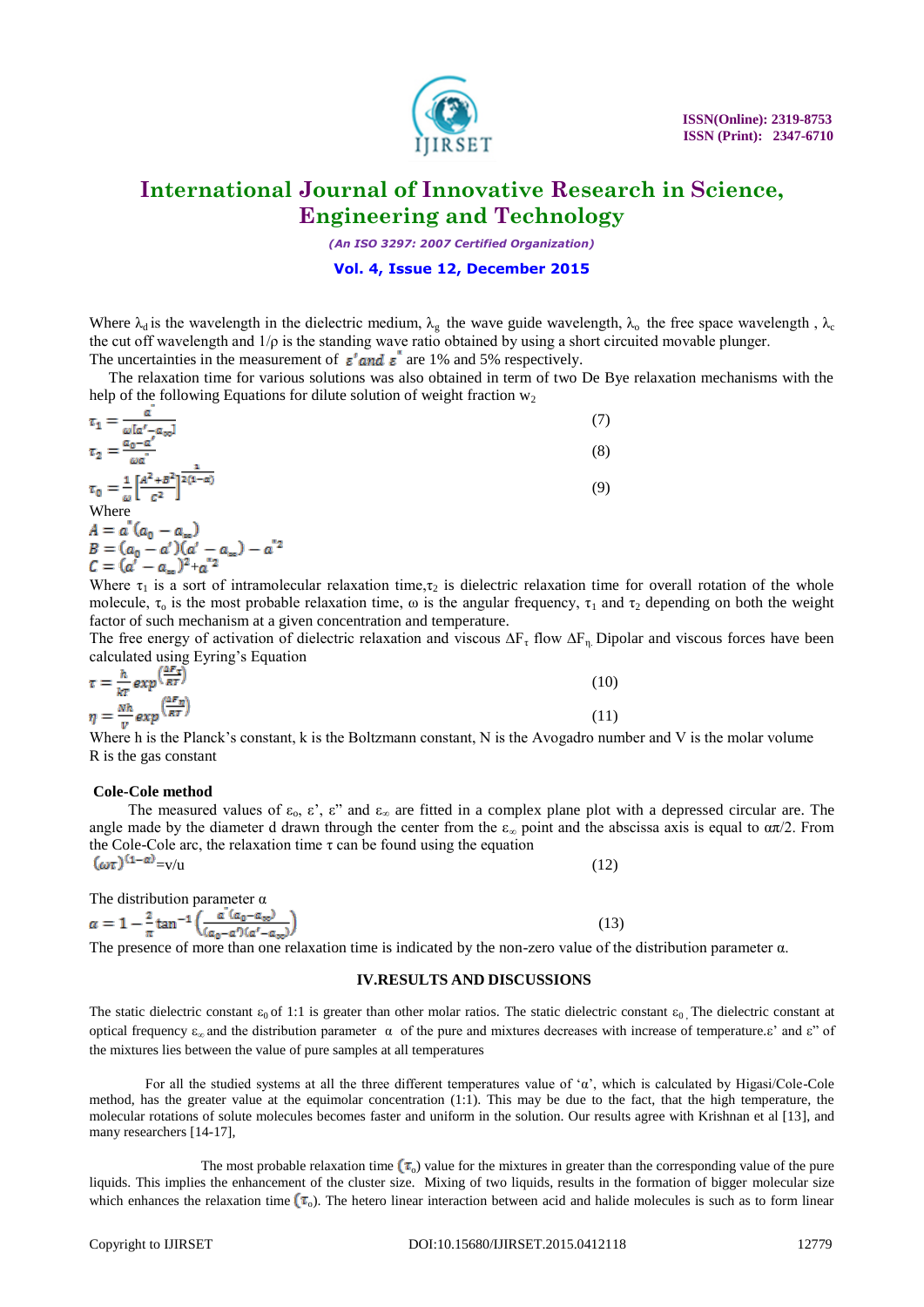

*(An ISO 3297: 2007 Certified Organization)*

## **Vol. 4, Issue 12, December 2015**

multimer. In all the studied at temperatures, the value of  $\tau_0$  for the mixtures is greater than the value of pure liquids in benzene. This shows the existence of strong hetero interaction through H-bonding between dissimilar molecules.

## **Table 1 Values of**  $\varepsilon_{0m}$ **,**  $\varepsilon_{\infty m}$ **,**  $\acute{\epsilon}$ **,**  $\varepsilon''$ **,**  $\rho$ **,**  $\alpha$ **,**  $\tau_0$ **,**  $\tau_1$  **and**  $\tau_2$  **at different mole fractions**  $(X_2)$  **of N-BUTYL IODIDE**  $\&$ **ISOVALERIC ACID (X2) in BENZENE (X1) HIGASI METHOD and COLE-COLE METHOD**

|                    | Mole<br>fracti<br>ons<br>$(X_2)$ | $\epsilon_{0m}$ |                       | έ      | $\epsilon$ " | Relaxation Time (pico second) |          |          |                           | Distribution<br>Parameter |          | Activation<br>Energy(kJ/moi) |        |               |
|--------------------|----------------------------------|-----------------|-----------------------|--------|--------------|-------------------------------|----------|----------|---------------------------|---------------------------|----------|------------------------------|--------|---------------|
| <b>TEMP</b><br>(K) |                                  |                 | $\epsilon_{\infty m}$ |        |              | Higasi's Method               |          |          |                           | Cole-<br>Cole<br>plot     | Higasi   | Cole<br>Cole                 | Higasi | Cole-<br>Cole |
|                    |                                  |                 |                       |        |              | $\tau_0$                      | $\tau_1$ | $\tau_2$ | $\ensuremath{\mathsf{T}}$ | $\ensuremath{\mathsf{T}}$ | $\alpha$ | α                            | ΔFτ    | ΔFτ           |
| 303                | $\boldsymbol{0}$                 | 2.5735          | 2.0812                | 2.4528 | 0.1560       | 9.43                          | 7.32     | 12.97    | 9.74                      | 7.12                      | 0.16     | 0.17                         | 11.12  | 10.41         |
|                    | 0.33                             | 2.6668          | 2.0850                | 2.3761 | 0.2088       | 17.19                         | 12.63    | 23.35    | 17.17                     | 16.75                     | 0.19     | 0.21                         | 12.60  | 11.84         |
|                    | 0.50                             | 2.9770          | 2.0855                | 2.3757 | 0.2294       | 24.84                         | 13.93    | 43.94    | 24.74                     | 38.90                     | 0.33     | 0.34                         | 14.20  | 12.77         |
|                    | 0.67                             | 2.7929          | 2.0867                | 2.3695 | 0.2098       | 21.17                         | 13.09    | 33.83    | 21.04                     | 25.53                     | 0.28     | 0.30                         | 13.54  | 12.36         |
|                    | $\mathbf{1}$                     | 2.4735          | 2.0492                | 2.2974 | 0.1729       | 14.45                         | 12.38    | 17.07    | 14.54                     | 13.31                     | 0.10     | 0.12                         | 11.81  | 11.42         |
| 308                | $\boldsymbol{0}$                 | 2.5620          | 2.0613                | 2.4536 | 0.1625       | 8.67                          | 7.20     | 11.18    | 8.97                      | 6.91                      | 0.12     | 0.12                         | 10.97  | 10.42         |
|                    | 0.33                             | 2.6428          | 2.0741                | 2.3822 | 0.2092       | 15.73                         | 11.92    | 20.88    | 15.78                     | 14.67                     | 0.18     | 0.19                         | 12.57  | 11.86         |
|                    | 0.50                             | 2.9600          | 2.0825                | 2.3728 | 0.2287       | 24.55                         | 13.88    | 43.04    | 24.44                     | 37.57                     | 0.32     | 0.34                         | 14.42  | 12.99         |
|                    | 0.67                             | 2.7625          | 2.0856                | 2.3688 | 0.2069       | 20.39                         | 12.89    | 31.89    | 20.27                     | 23.42                     | 0.27     | 0.29                         | 13.65  | 12.51         |
|                    | $\mathbf{1}$                     | 2.4600          | 2.0420                | 2.2961 | 0.1701       | 13.75                         | 11.89    | 16.15    | 13.86                     | 12.54                     | 0.10     | 0.11                         | 11.91  | 11.53         |
| 313                | $\boldsymbol{0}$                 | 2.5515          | 2.0542                | 2.4590 | 0.1656       | 7.92                          | 7.10     | 9.36     | 8.15                      | 6.78                      | 0.07     | 0.08                         | 10.72  | 10.38         |
|                    | 0.33                             | 2.5961          | 2.0589                | 2.3858 | 0.2099       | 13.62                         | 11.25    | 16.80    | 13.74                     | 12.29                     | 0.12     | 0.14                         | 12.25  | 11.74         |
|                    | 0.50                             | 2.9265          | 2.0783                | 2.3673 | 0.2292       | 24.07                         | 13.97    | 40.91    | 23.91                     | 34.86                     | 0.31     | 0.33                         | 14.57  | 13.18         |
|                    | 0.67                             | 2.7390          | 2.0843                | 2.3651 | 0.2009       | 19.95                         | 12.62    | 31.21    | 19.85                     | 22.43                     | 0.27     | 0.29                         | 13.86  | 12.70         |
|                    | $\mathbf{1}$                     | 2.4465          | 2.0349                | 2.2934 | 0.1692       | 13.15                         | 11.60    | 15.17    | 13.26                     | 11.97                     | 0.08     | 0.10                         | 11.98  | 11.65         |

The value of  $\tau_1$  varies with the concentration of the acid and it has its maximum value at equimolar concentration. Values of  $\tau_1$  decreases with rise of temperature. This may be due to the hindrance offered due to the thermal agitations.Beyond equimolar concentration self-association among like molecules may lead to the reduction in size which may be the reason for the decrease of  $\tau_2$ values.